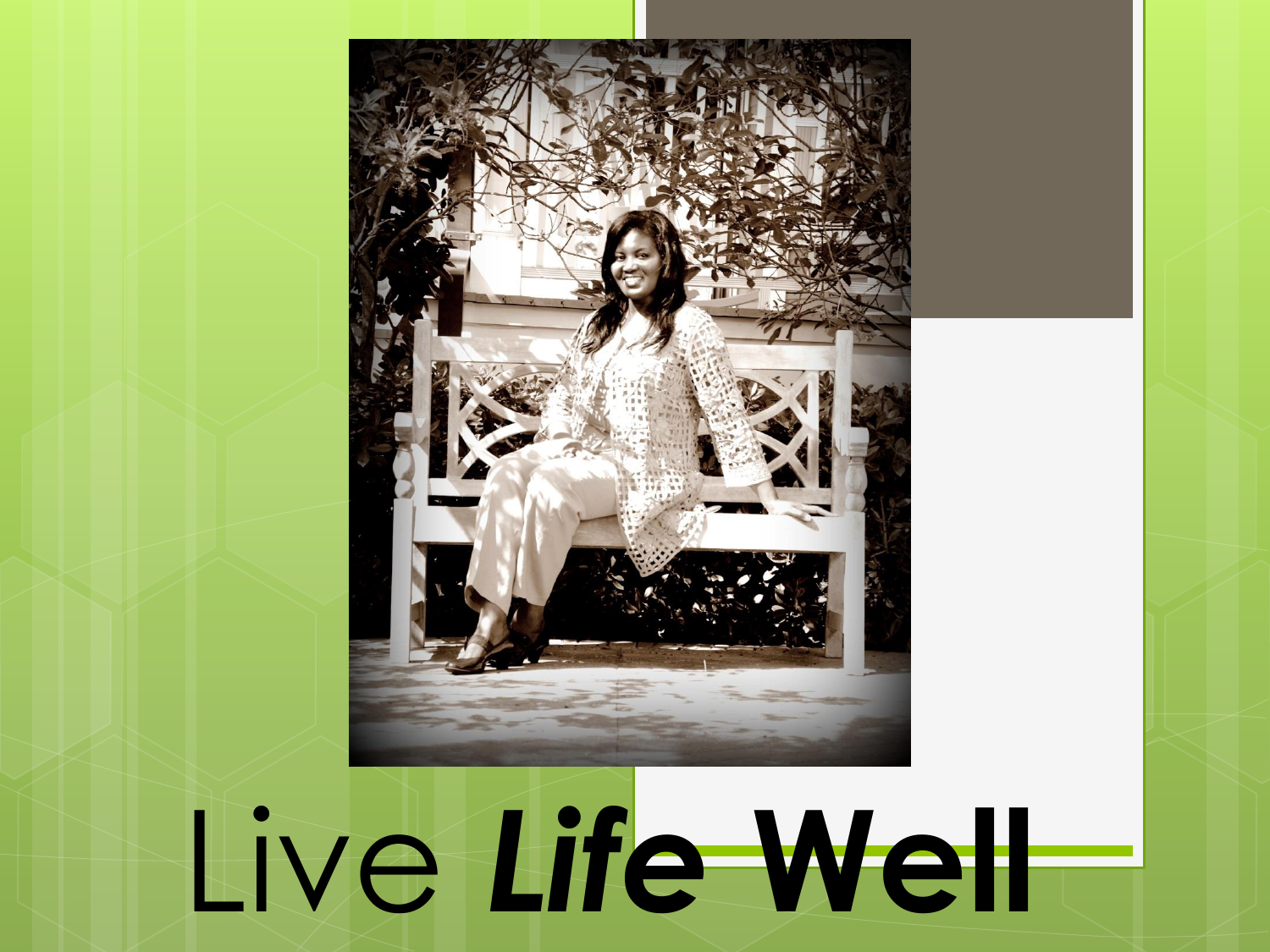### Over- Arching **Vision (Our Big Idea) ------------------------------------------------**

ol dream of creating just like air ol dream of thinking just like water ol dream of hearing just like the wind ol dream of seeing just like the horizon ol dream of soaring just like a free eagle

I dream of a life worth living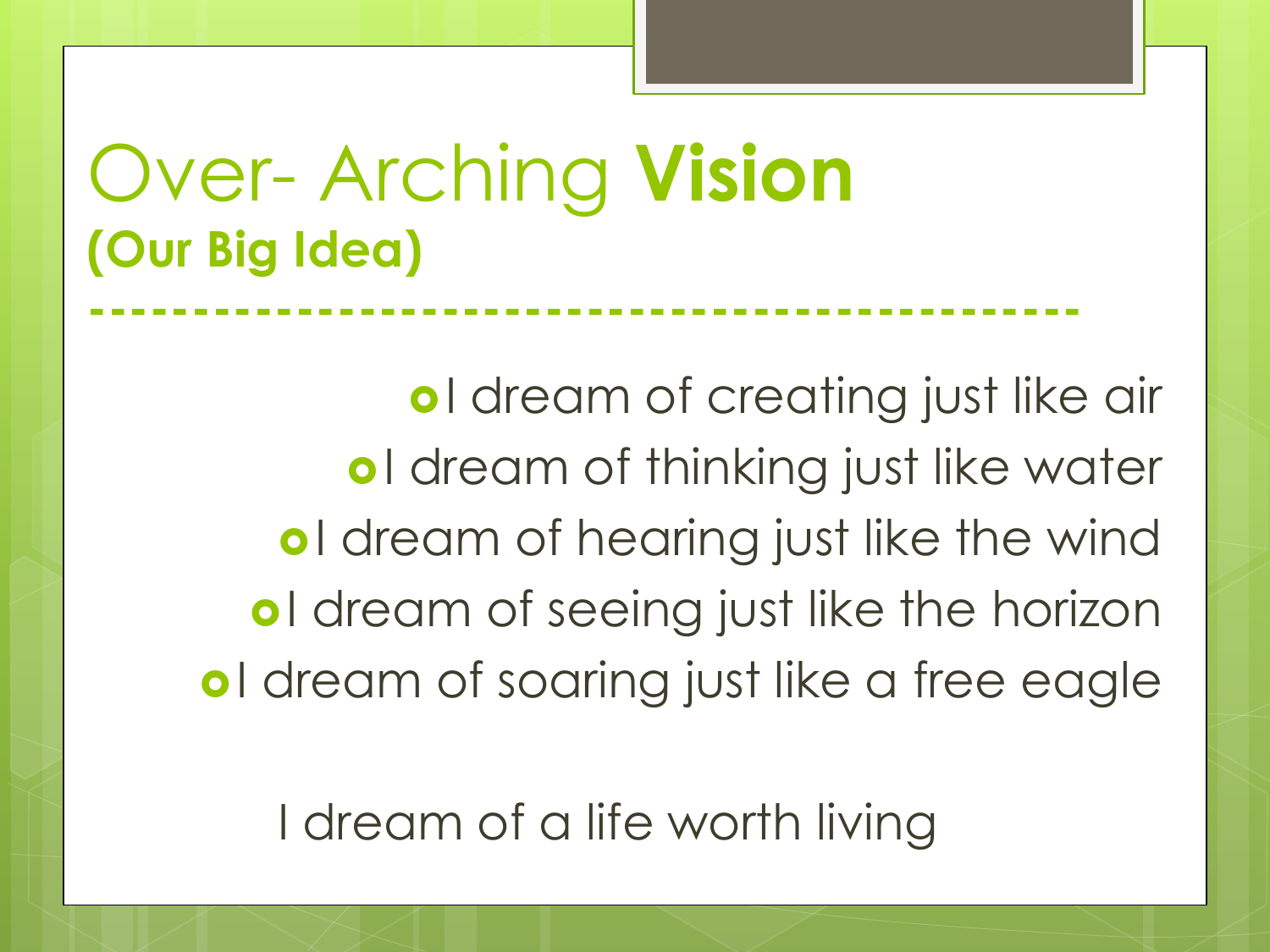# LIVING *LIFE* **WELL**

- It's 8:37 am and we're rushing to our seats. As I take hold of where I am, I hear, "Ready! Set! Go!" Newton, our Jack Russell, barks at the sound of the relay gun going off. I hold him tightly while smiling as I turn to my left and my husband, Cedric, is on his feet, cheering Team USA to the finish line. "We're winning! He may break the world record. On my right, my oldest son and his girlfriend are not paying attention to the race because they are looking into each other's eyes. My youngest son, his voice deeper now, is shouting, "Go! Go! Go! My daughter, as usual, is on the phone texting away on her phone. Alas, I'm here, smiling, because I envisioned this déjà vu moment in Kary's " I Have A Dream Speech for the March 11, 2013 Deeper Path Cohort session.
- Today is August 5, 2016 in Rio de Janeiro, Brazil. How interesting that the motto is "Live Your Passion" because I am living mine. I have become an internationally renowned speaker of truth, teacher of life, coach of conscious, mentor of opportunities, author of inspiration, an run an internet marketing enterprise, which include www.carlaandrews.com, www.signatureliving.com, www.applecoresolutions.com, www.professional-development-systems.com and www.nexotica.com who makes a difference through servant leadership values Christian principles with returns in abundance in faith, family, fitness, friends, fellowship, festivities, fun, and financial significance.
- **o** You see, in the past, because of the intensity of the criterias of my previous jobs, my life functioned on business first, family second, and God last. But now, I am living my dream with God first, family, and then business, significantly in that order. I am fulfilling my personal and business goals through God's grace and mercy.
- With a diverse background in life through faith, childhood, parenthood, schooling, business, and gifted insight, I will contribute to individuals, groups or audiences that are tailored just for them. Through new freedom, I will continuously, positively impact individuals, children, youth, and families, organizations until my last days and help them believe that the Lord has a special calling on their life and that we are on earth to increase God's kingdom. I want to help a person in his/her human potential and believe an inspired soul can soar to unlimited greatness.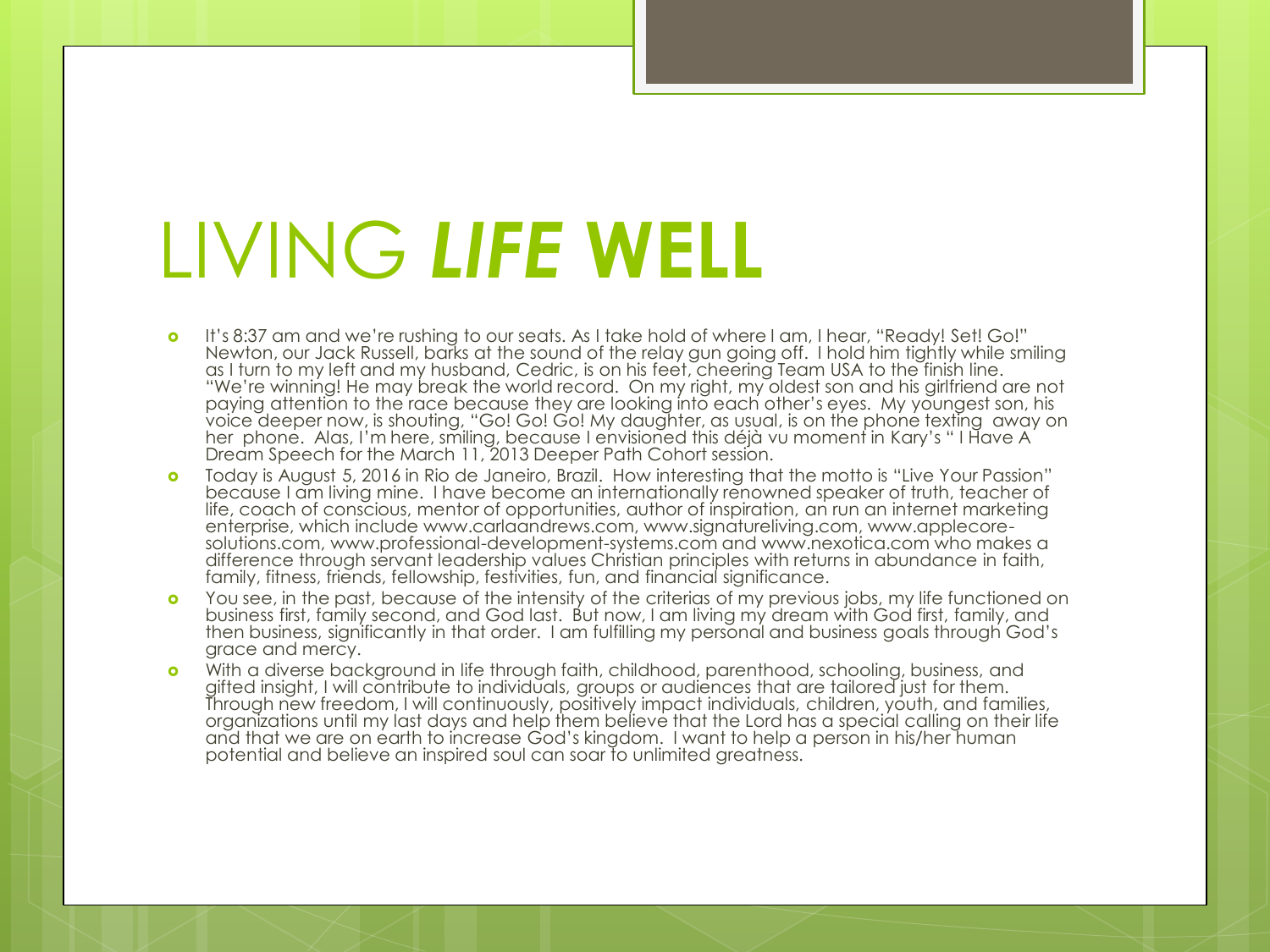# Tribe **Platform**

**o** Tribe (Someone) –

 Those who hear my voice clearly and knows it resonates with individuals, teams, and organizations who want to build a better life through learning and growing

**---------------------------------------------**

#### Cause (Something) –

 Finding joy with a purpose no matter the circumstances . A significance for why they are here.

#### o Space (Somewhere)-

 Create and Invite you to a moral community locally, globally, internationally, and virtually where it is a safe place that will stretch and challenge you to elevate and transform to the next level . It will foster a culture of truth, abundance, and unlimited potential carved with a web of happiness and optimism and spiritually boxed with passion, purpose, and vision.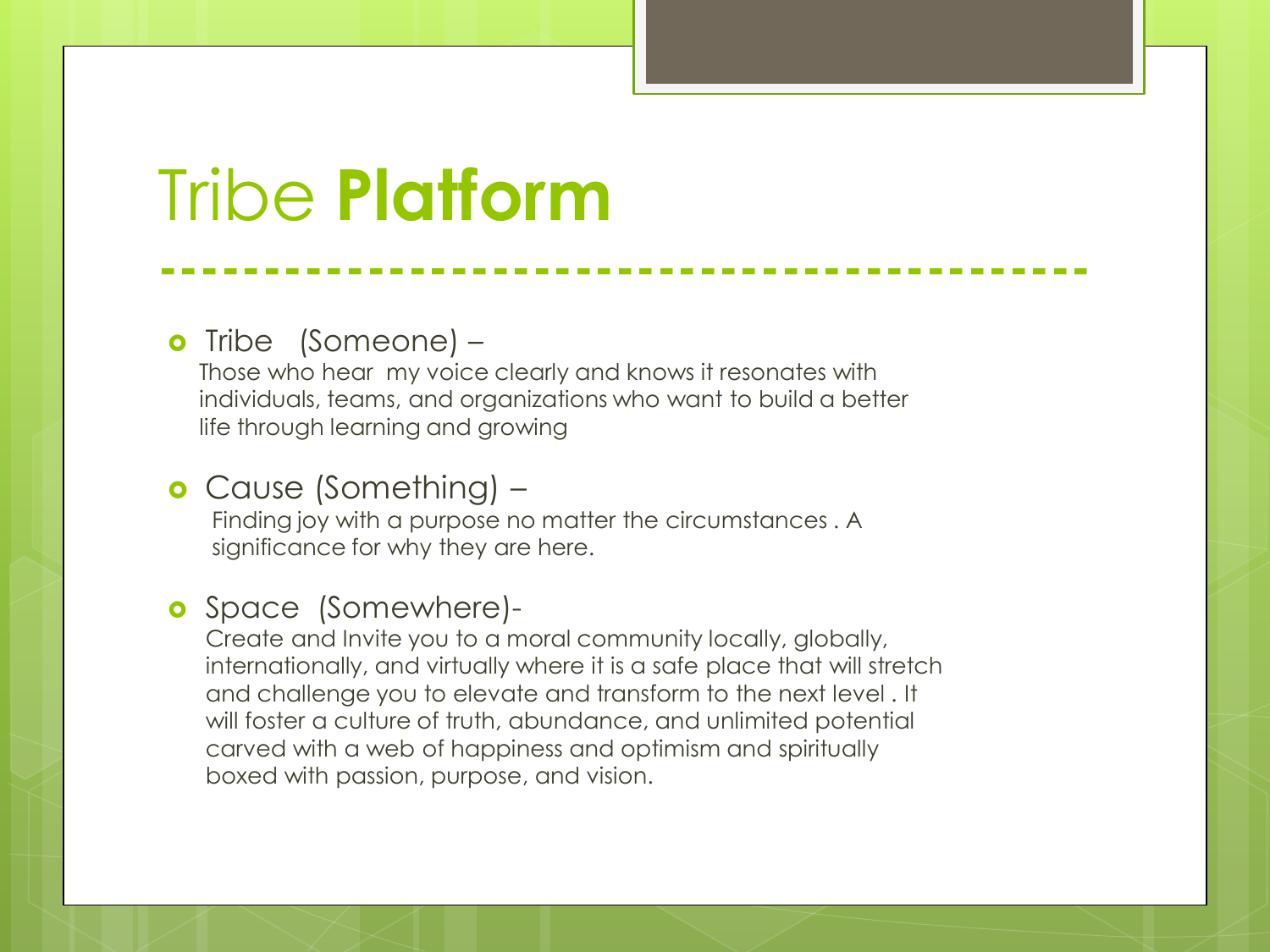### Defining **Purpose (The Defining Statement of My Work)**

People, Processes, Systems…Only Better

**---------------------------------------------**

 Connecting You to Your Potential and Passion

**o** Helping others live life well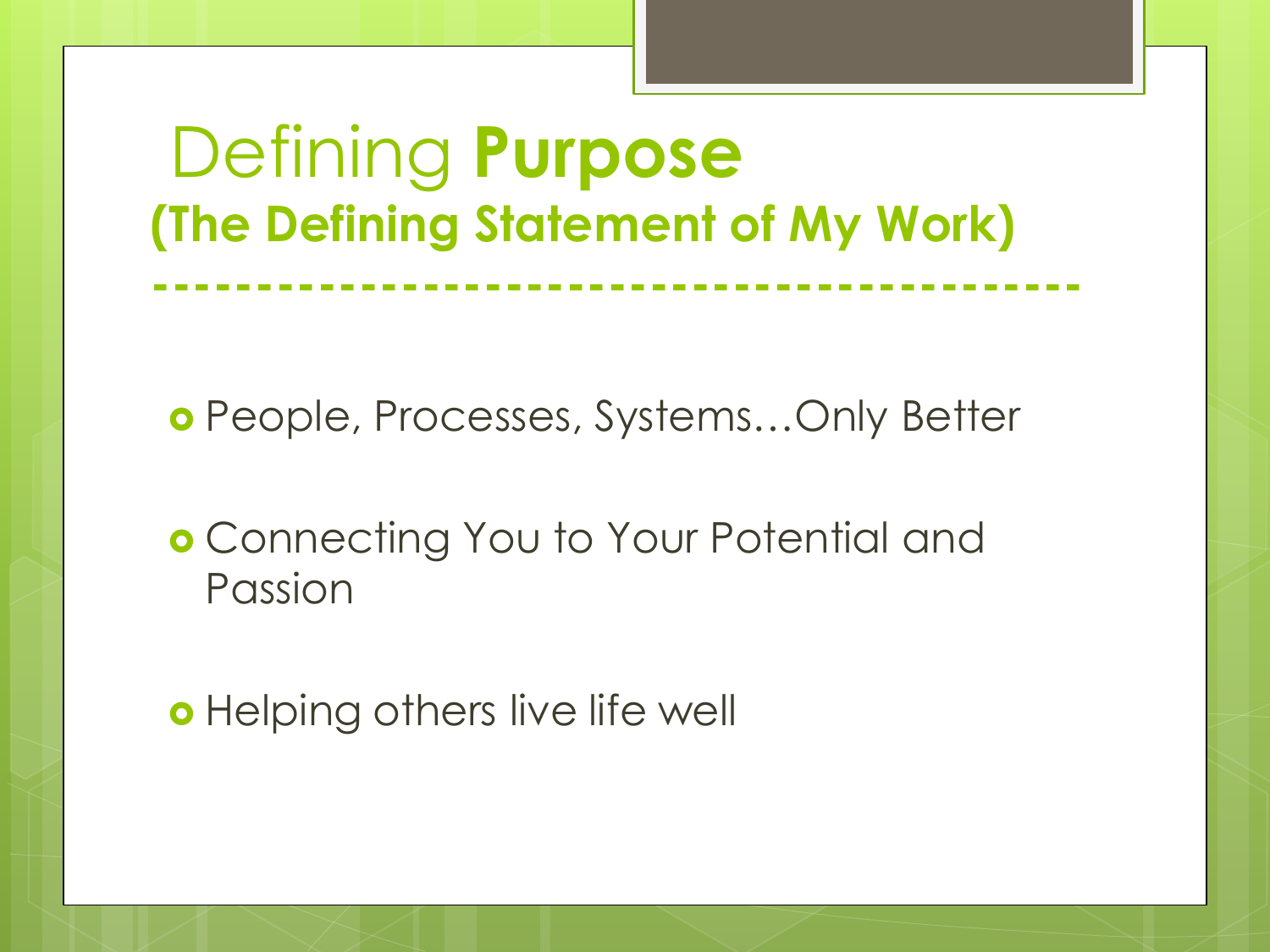**Enhance Personal and Professional Growth**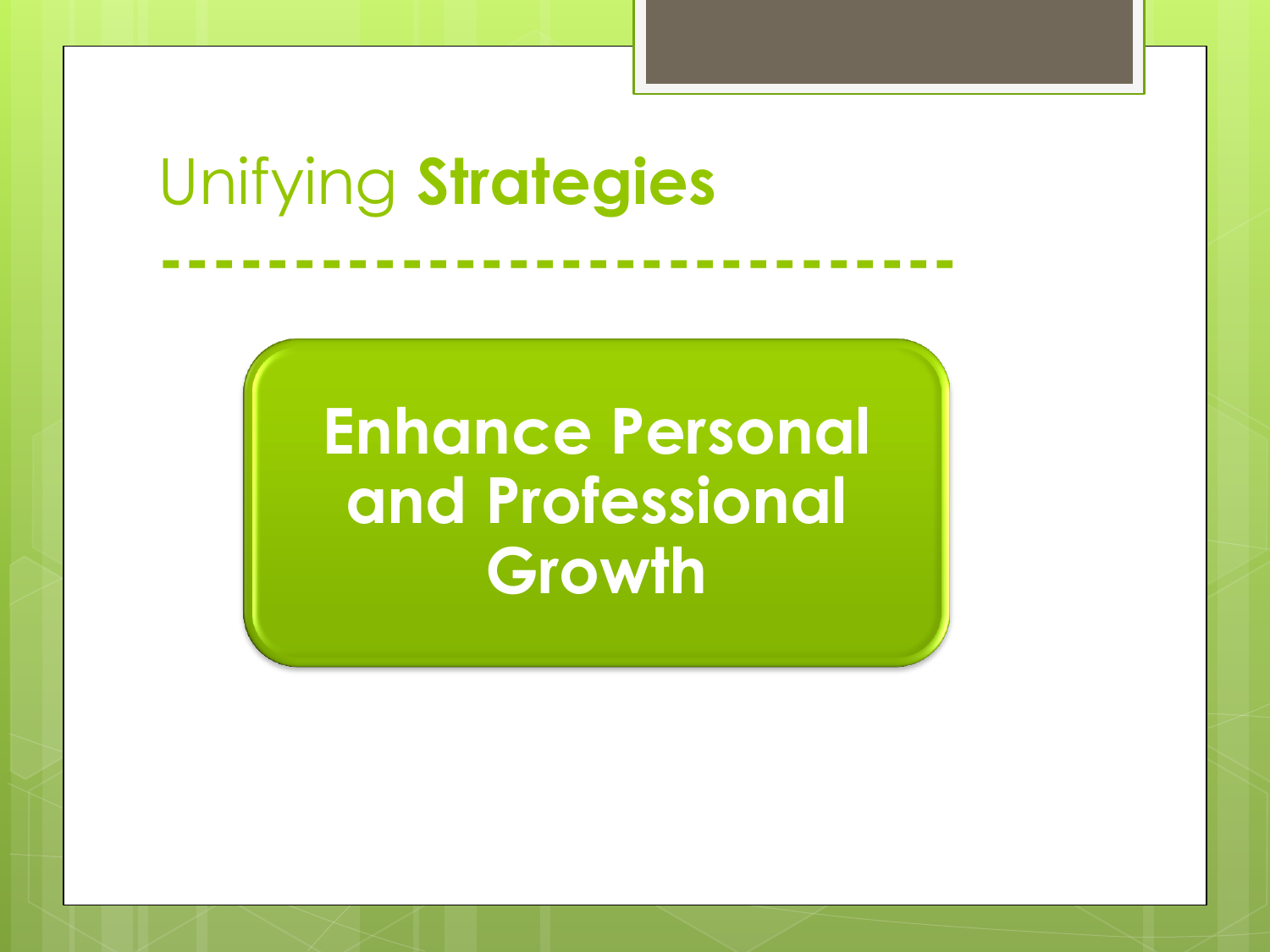### **Accelerate Global Reach, and Impact**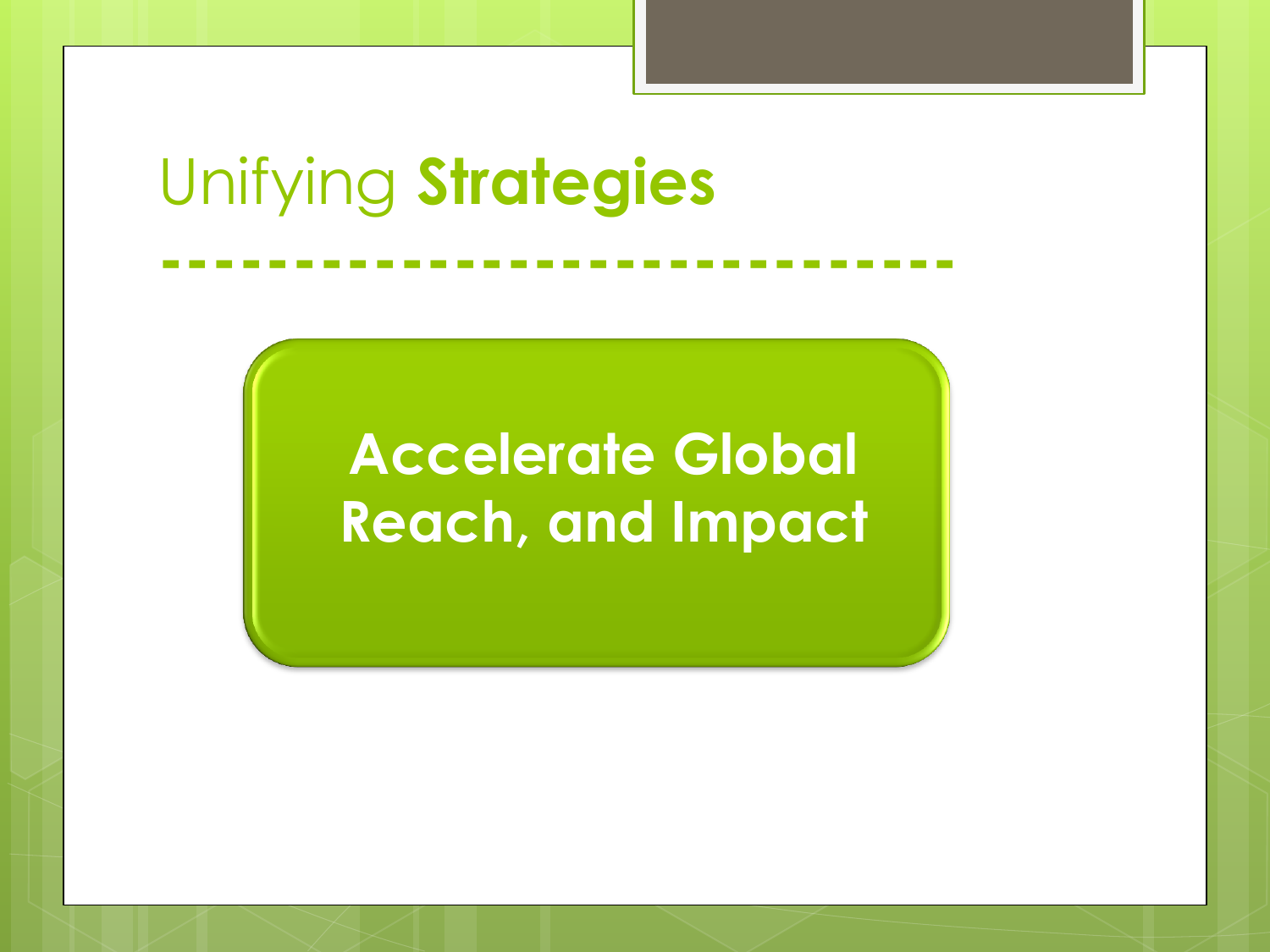### **Achieve Global Brand Recognition**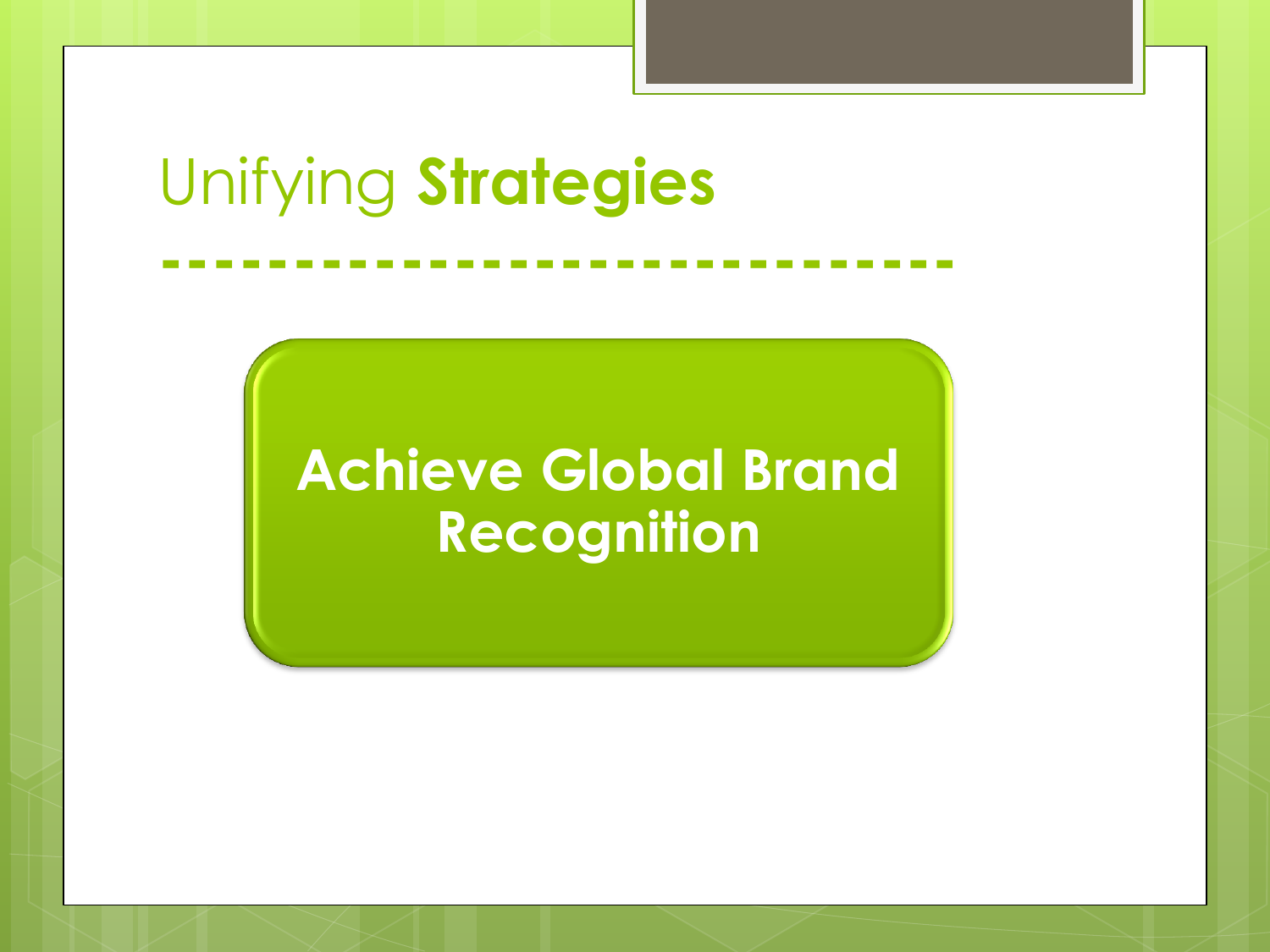### **Empower The Community**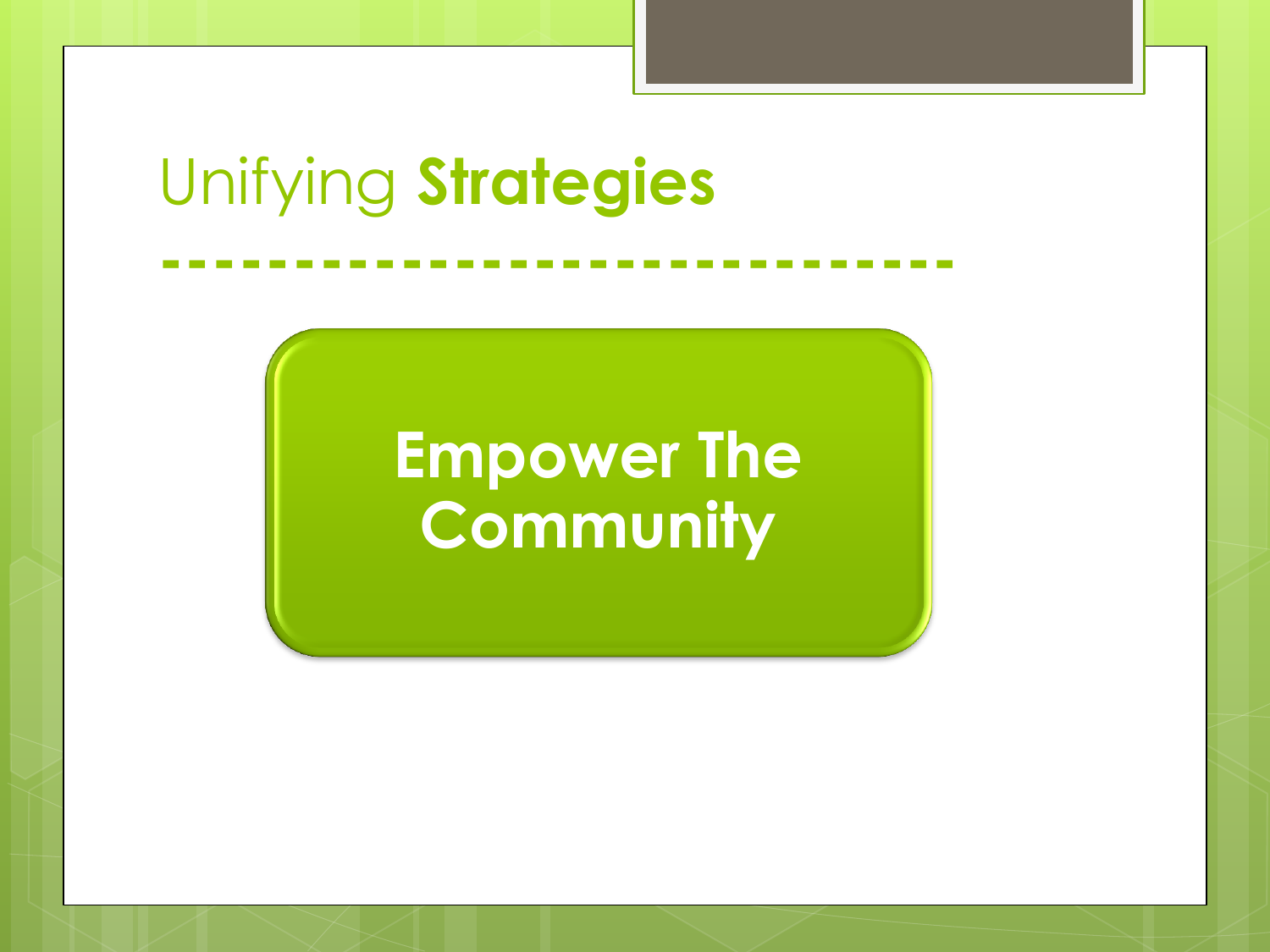### **Make A Difference**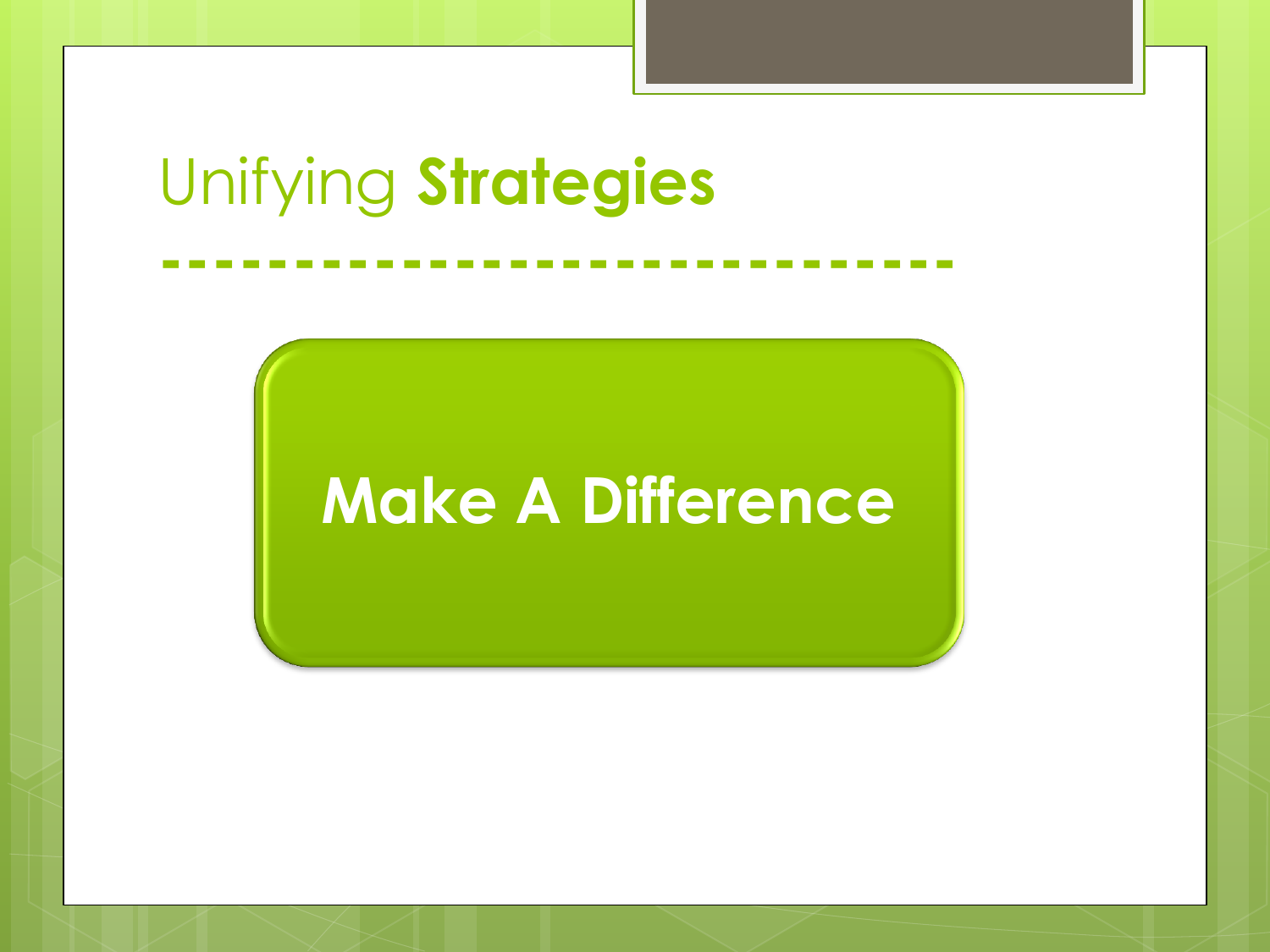### Enhance Personal And Professional Growth

**-----------------------------------**

Articulate my vision and dreams

Build on the legacy of modeling encouragement

Learn from ancestors have created

Stand up to the greatness that God intended for me

Invite nurturing from the entreprenuerial spirit of influencial **leaders**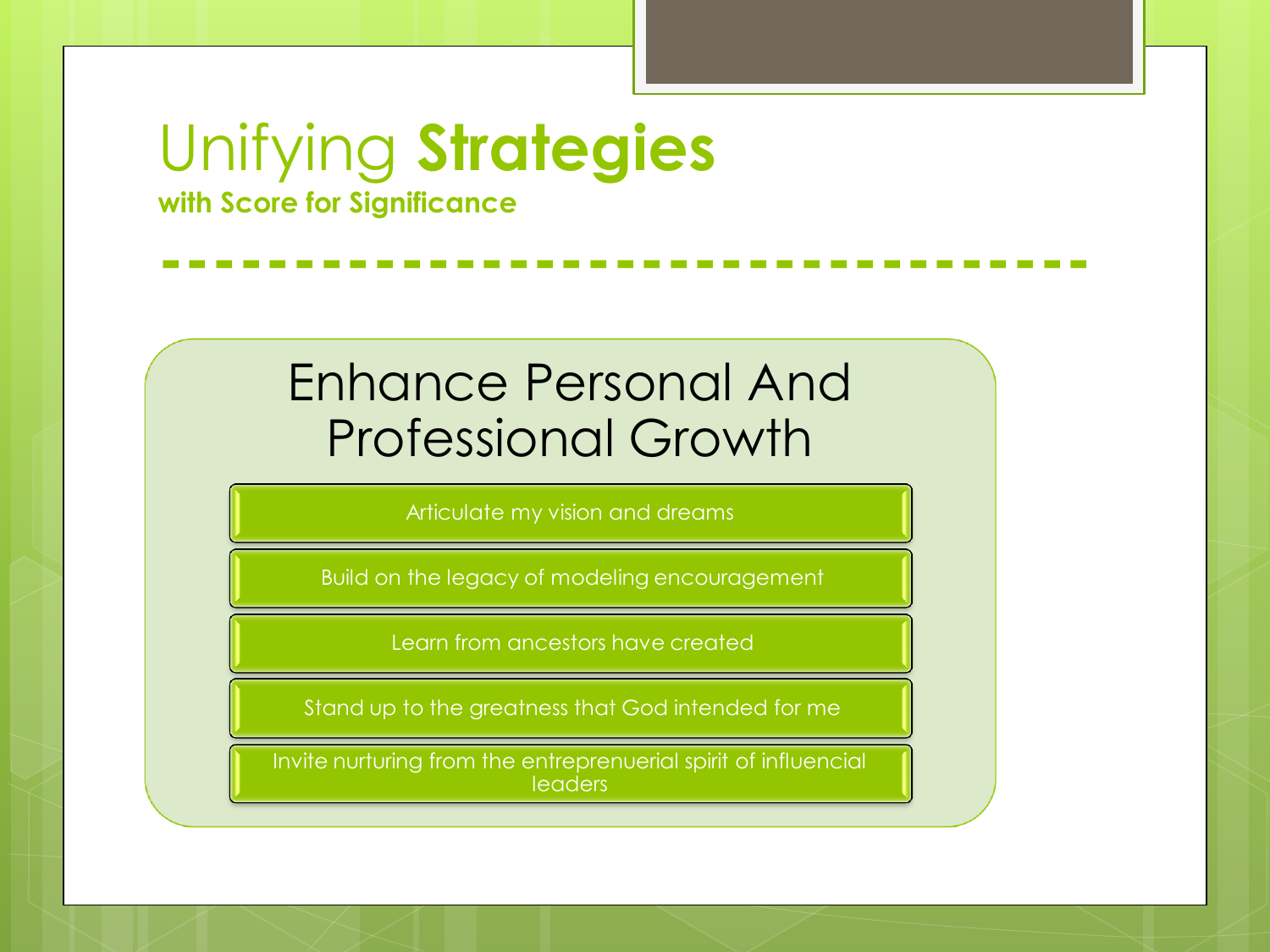### Accelerate Global Reach, and Impact

**-----------------------------------**

Engage the Personal and Professional Community in Leadership **Growth** 

Elevate, evangelize in life, love, and leadership

Prominent within the religion, academia, and business

Where greatness meet class poise, grace

Connect and expand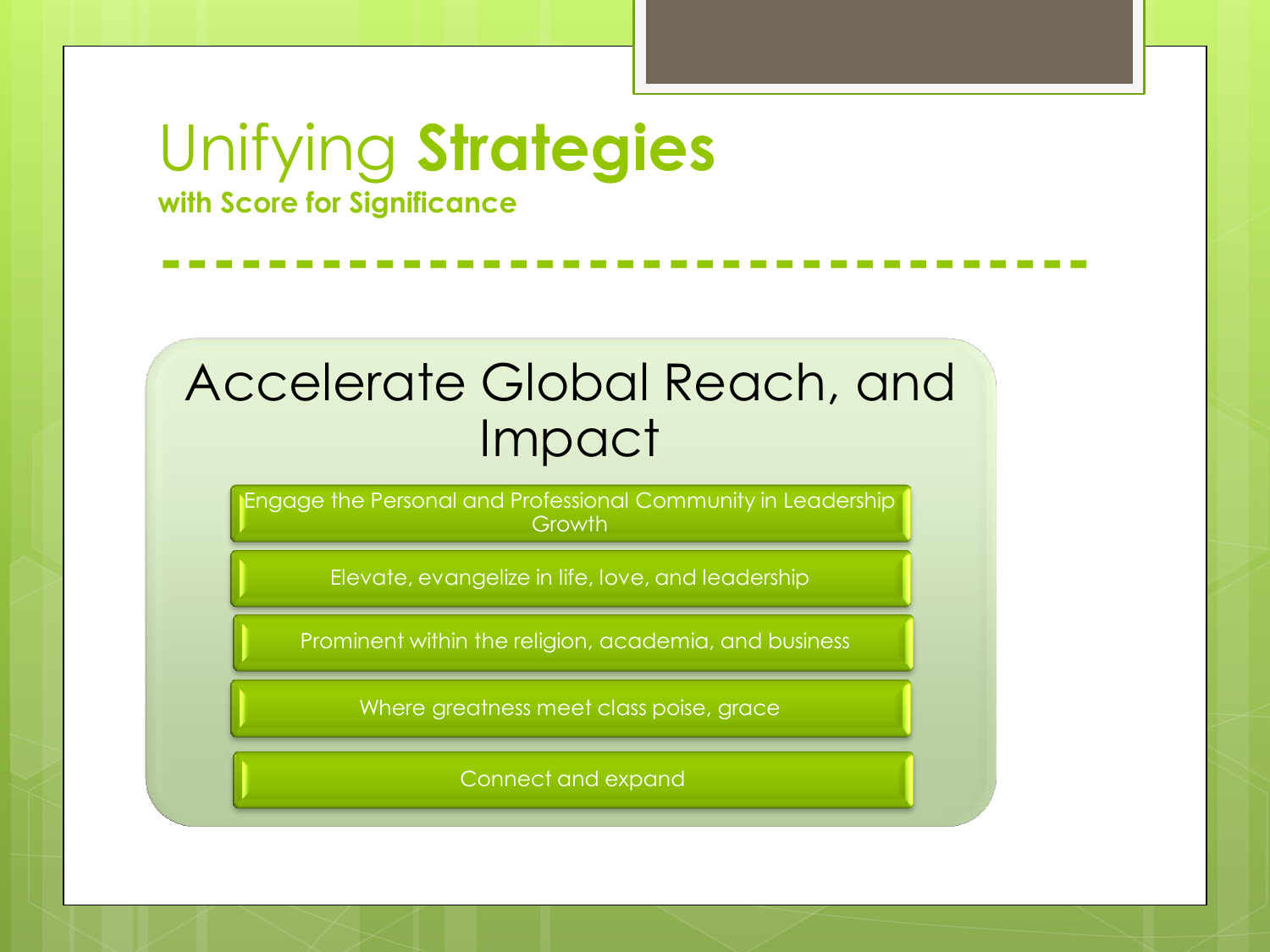#### Achieve Global Brand Recognition

**-----------------------------------**

help others develop a personal and/or professional dream which is a springboard to an inspiring picture of the future that energizes one's mind, will, and emotions.

Empowering them to do everything thay can to achieve. It will help them make choices that strenghten the client's family, impact their workplace, and influence their communities.

Help others become servant leaders with the intent for the pursuit of standards of excellence that can only be witnessed.

Helping You To Live Your Passion

Simple, Eloquent, and profound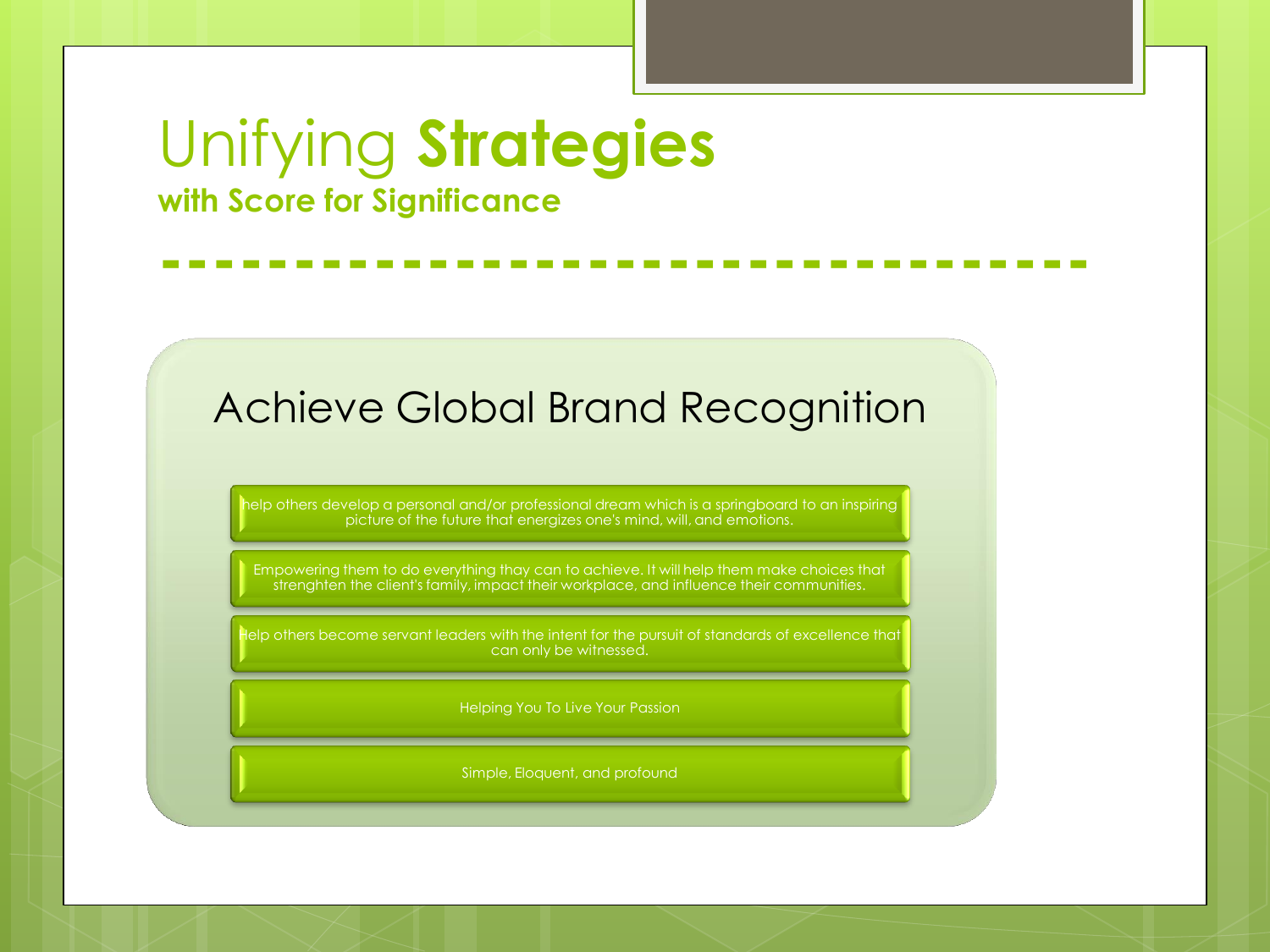### Empower The Community

**-----------------------------------**

help others develop a personal and/or professional dream

Empowering them to do everything thay can to achieve

Help others become servant leaders

springboard to an inspiring picture of the future

experience lasting breakthroughs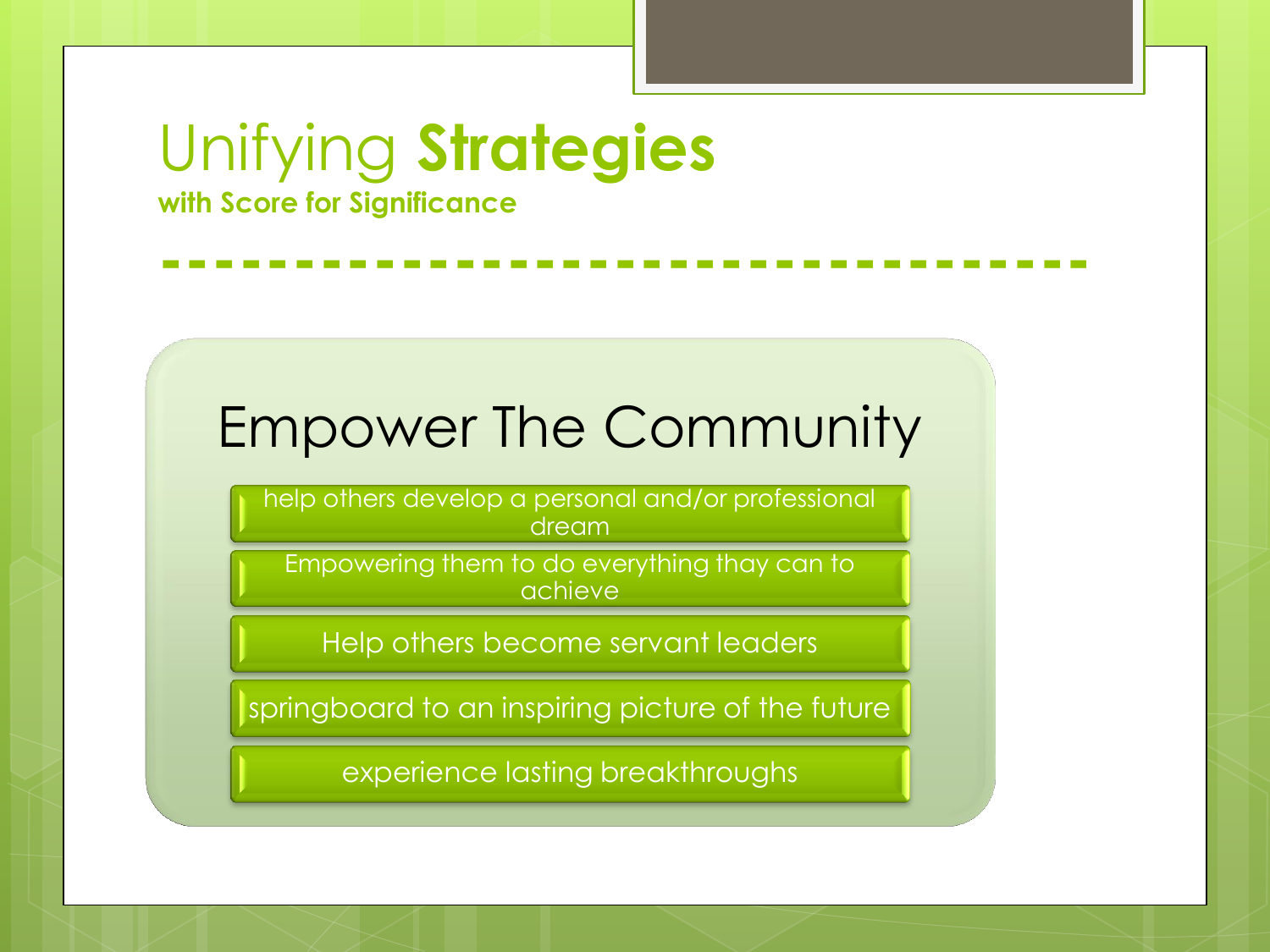

| Speaker |
|---------|
| Teacher |
| Coach   |
| Mentor  |
| Author  |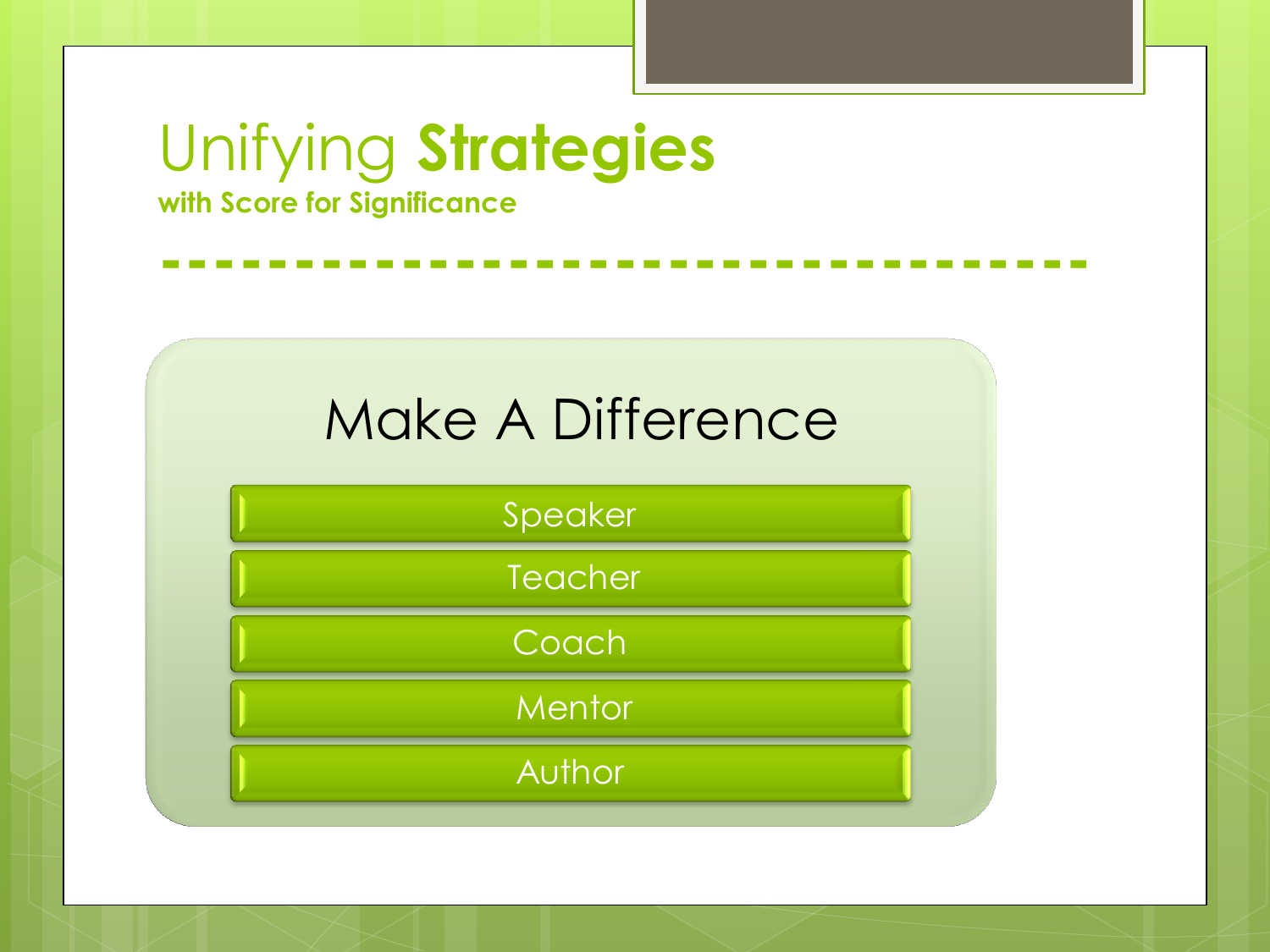### Six **Pack (WorldView)**

#### 1. **WORLDVIEW - WHAT I BELIEVE**

- **o** ALIGNMENT
- **o** JOURNEY
- **o** EDUCATION
- **o** CHARACTER
- **o** EXPERIENCE
- **o** RELATIONSHIPS
- **o** BACKGROUND
- o CHOICES
- o SKILLS
- **o** DEVELOPMENT
- **o** SOLUTIONS
- o SYSTEMS
- **o** DESIGNS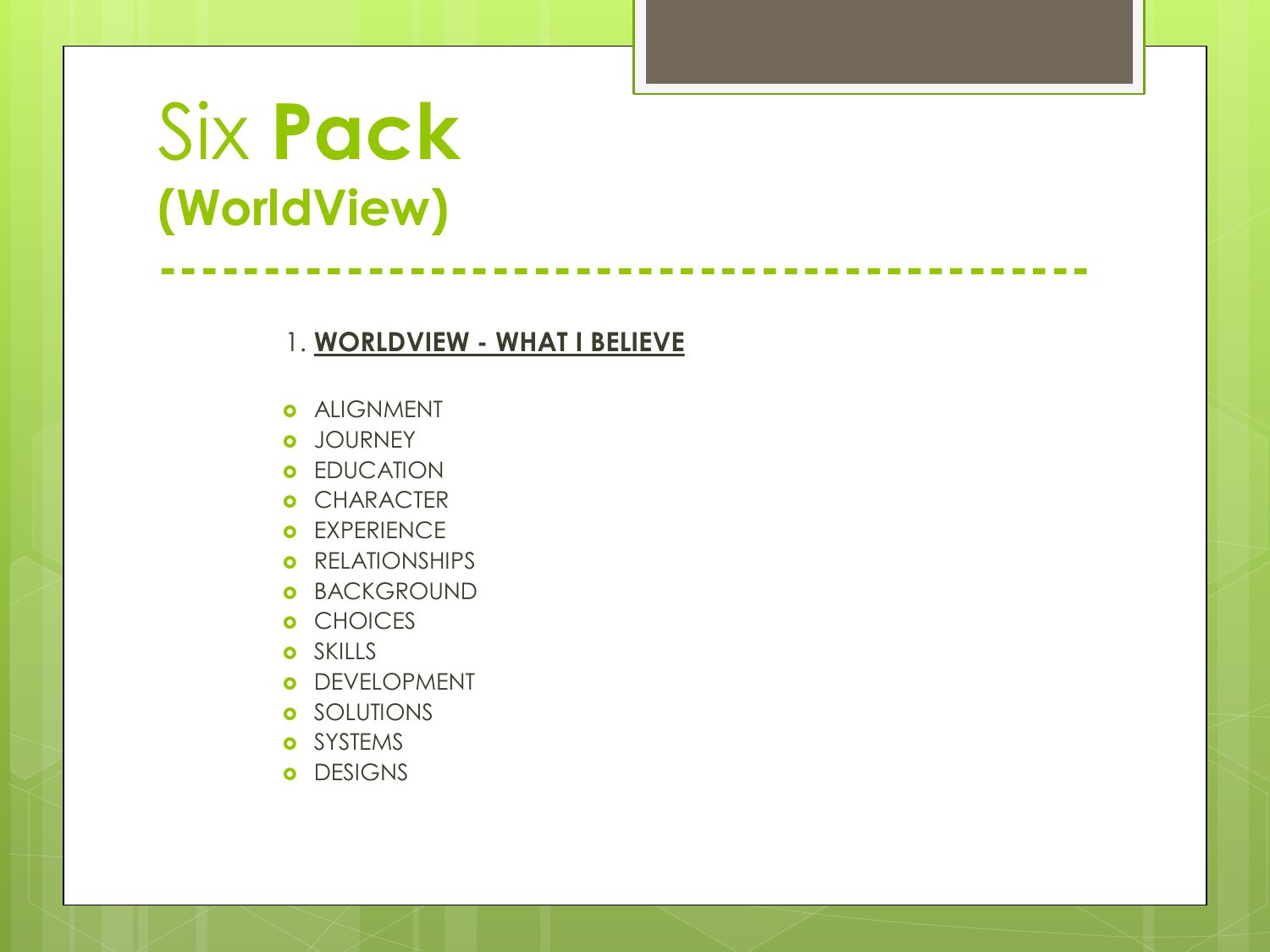# Six **Pack (Identity)**

#### **-------------------------------------- 2. IDENTITY – WHO I AM**

- **o** BELIEVER OF CHRIST-
- **o** SPEAKER OF TRUTH
- **o TEACHER OF LIFE**
- **o** COACH OF PROCESS
- **O** MENTOR OF ACCOUNTABILITY
- **O** AUTHOR OF MORAL COMPASS
- **o** ENCOURAGER OF HEALING
- **o** GUIDE OF DECISIONS
- **o** SERVANT OF ACCOUNTABILITY
- **o** LEADER OF THOUGHTS
- **o** DRIVER OF OPPORTUNITY
- **o** CREATOR OF CONTENT
- **o** DESIGNER OF PRODUCTS
- **o** LEADERSHIP SIMPLIFIED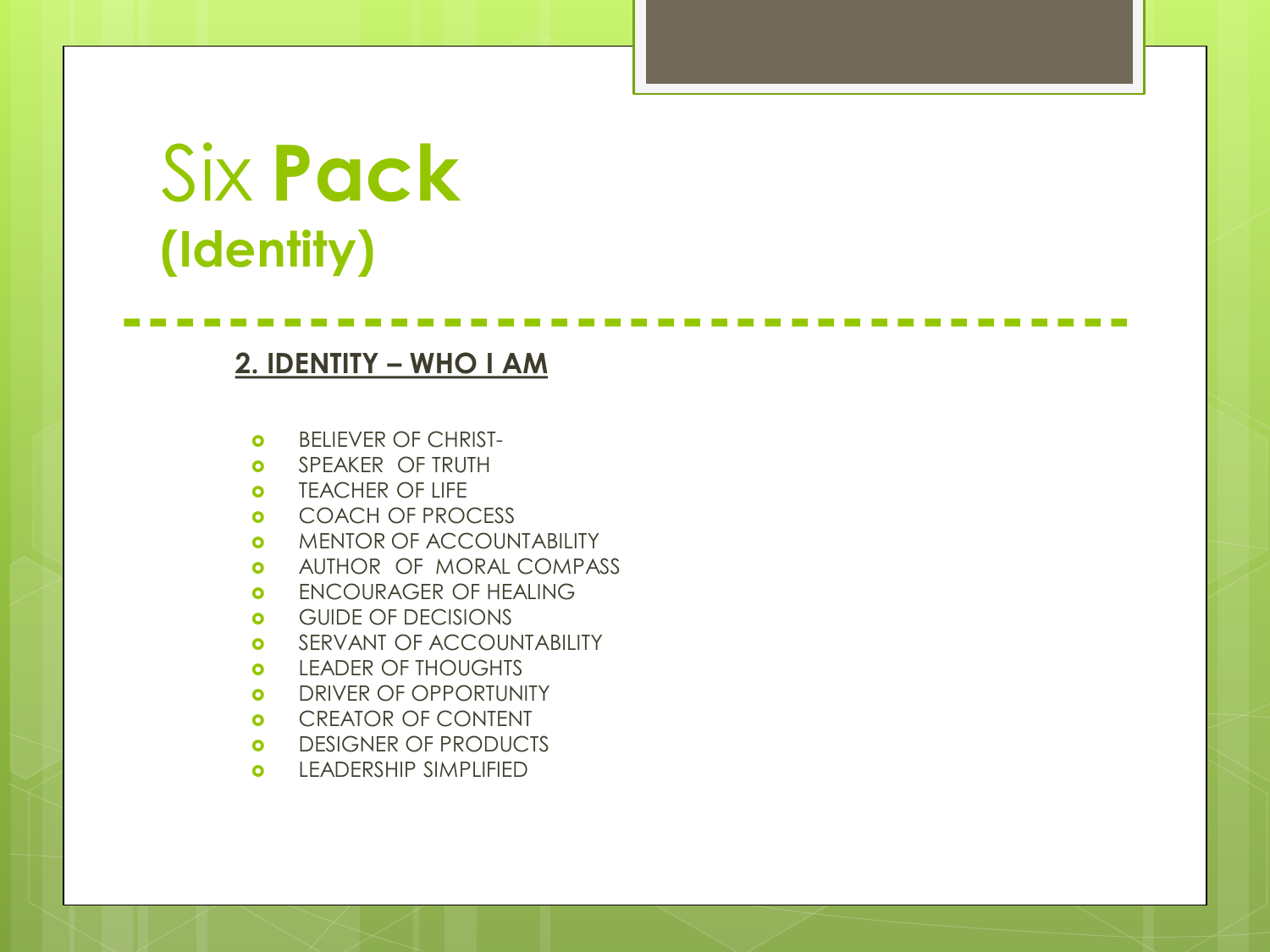# Six **Pack (Identity)**

#### **2. IDENTITY – WHO I AM (CONTINUED)**

- **o** GENEROUS
- **o** INTEGRITY
- **o** AWARENESS
- **o** CHARACTER
- **o** CLARITY
- **o JUSTICE**
- o FXPI ORF
- **o** OVERCOME
- **o** LOGISTICS
- **o** CONQUER
- **o** ABUNDANCE
- **o** FUNDAMENTAL
- **o** OPPORTUNITY
- FREEDOM
- **o** SIGNIFICANCE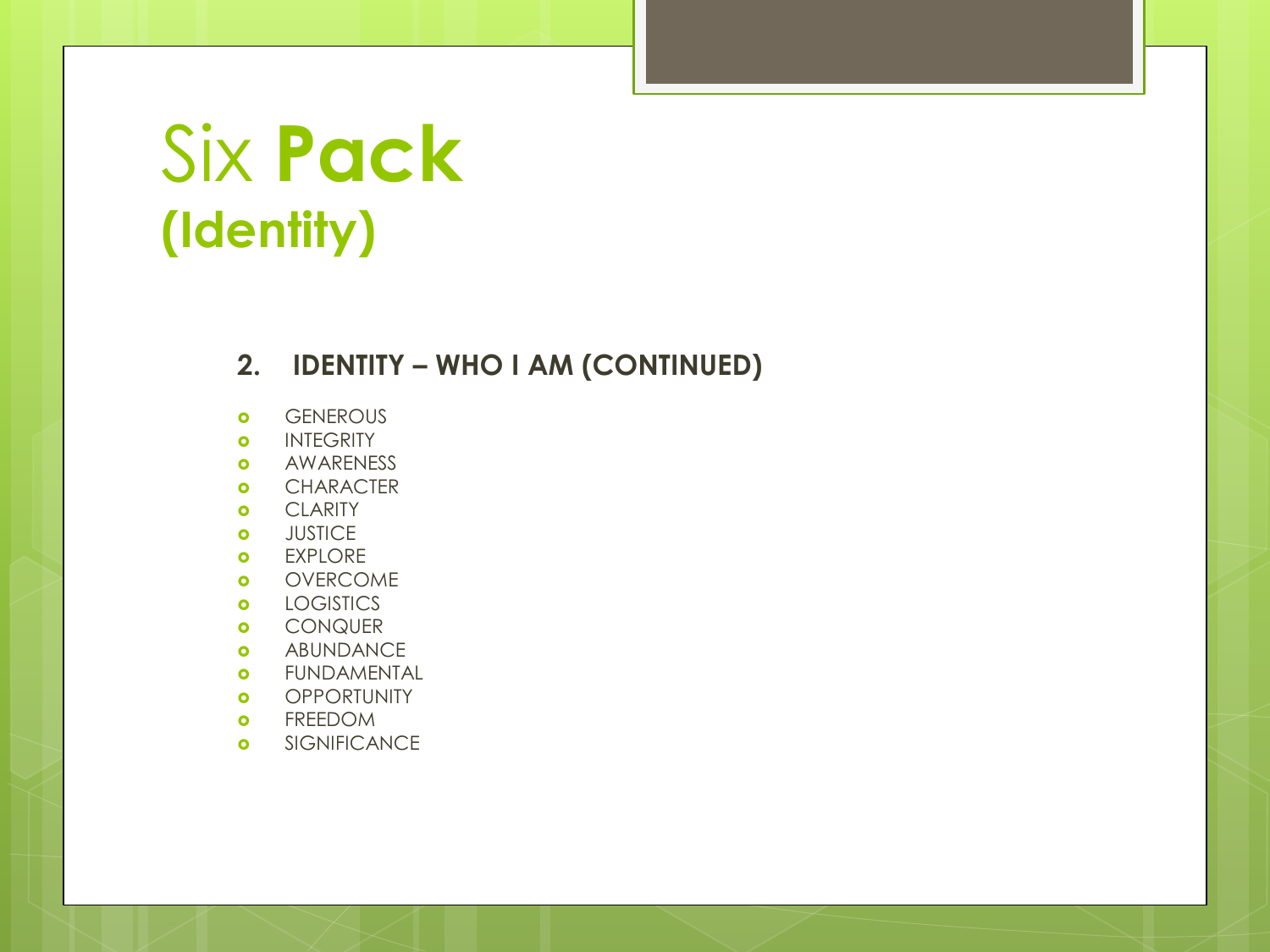# Six **Pack (Principles)**

#### **3. PRINCIPLES – WHAT I VALUE**

- **o IDENTITIY**
- **o** CONFIENCE
- o IMPACT
- **o** COMPETENCE
- **o** KINDNESS
- **o** INFLUENCE
- **o** CLARITY
- **o** GENEROSITY
- **o** PERSONAL ACCOUNTABILITY
- **o** GRACE
- o INCOME
- **o** PAYOFF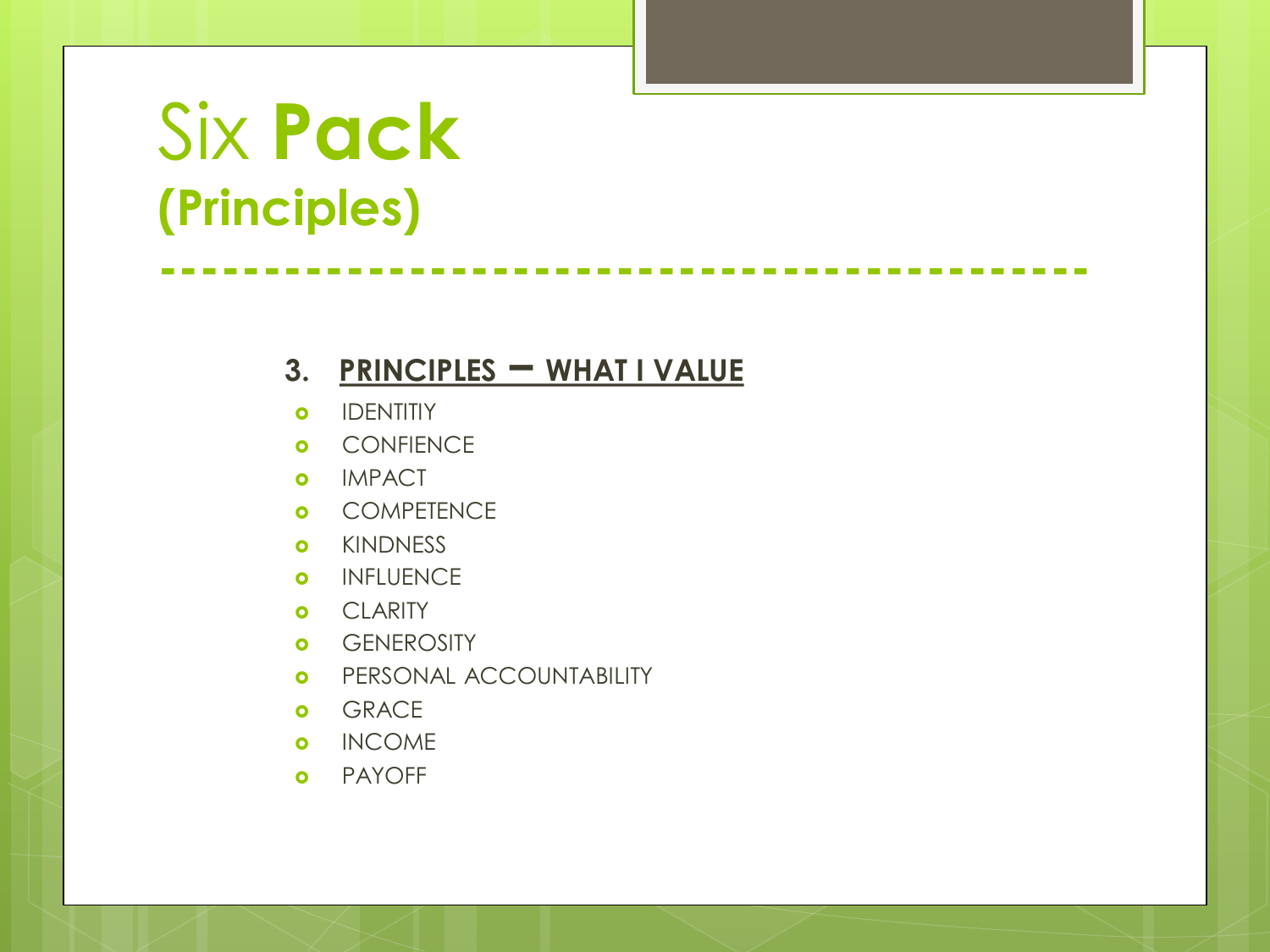# Six **Pack (Passion)**

#### **4. Passion – What I love**

- FAITH
- o FACT
- **o** FACILITATION
- FAVOR
- **o** FANSHIP
- **o** FOLLOWERS
- **o** FELLOWSHIP
- **o** FRIENDS
- **o** FESTIVITIES
- FREEDOM
- **o** FINANCE
- **o** FORTUNE
- **o** FUTURE
- **o** FITNESS
- FAMILY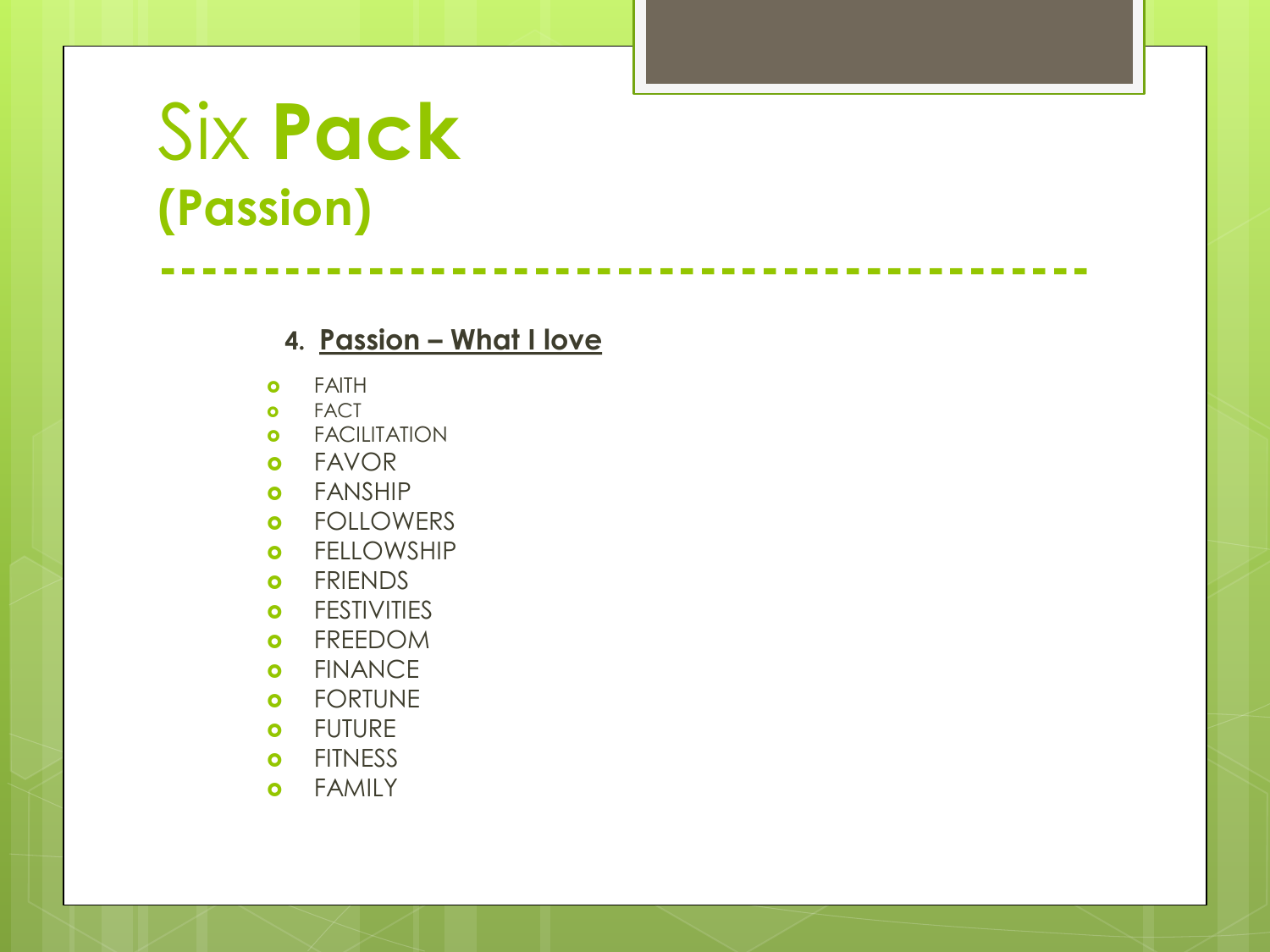# Six **Pack (Purpose)**

#### **5. PURPOSE - WHY I LIVE AND WORK**

- **o** KINGDOM USHER
- **o** TRUTH SFFKER
- **o** LIFE-LEARNER
- **o VOICE FINDER**
- **o** TRANSFORMATION CATALYST
- **o** PEACE MESSENGER
- **O** TOXIC RELATION ELIMINATOR
- YOUTH EMPOWERER
- **o** CHILD ADVOCATE
- **o** FAMILY SUPPORTER
- **o** INSIDE-OUTSIDE
- **o** SCHEDULE CRUNCHER
- **o** PROJECT MANAGER
- **o** PROBLEM SOLVER
- **o** CAREGIVER OF SELF
- **o** FAMILY LEGACY